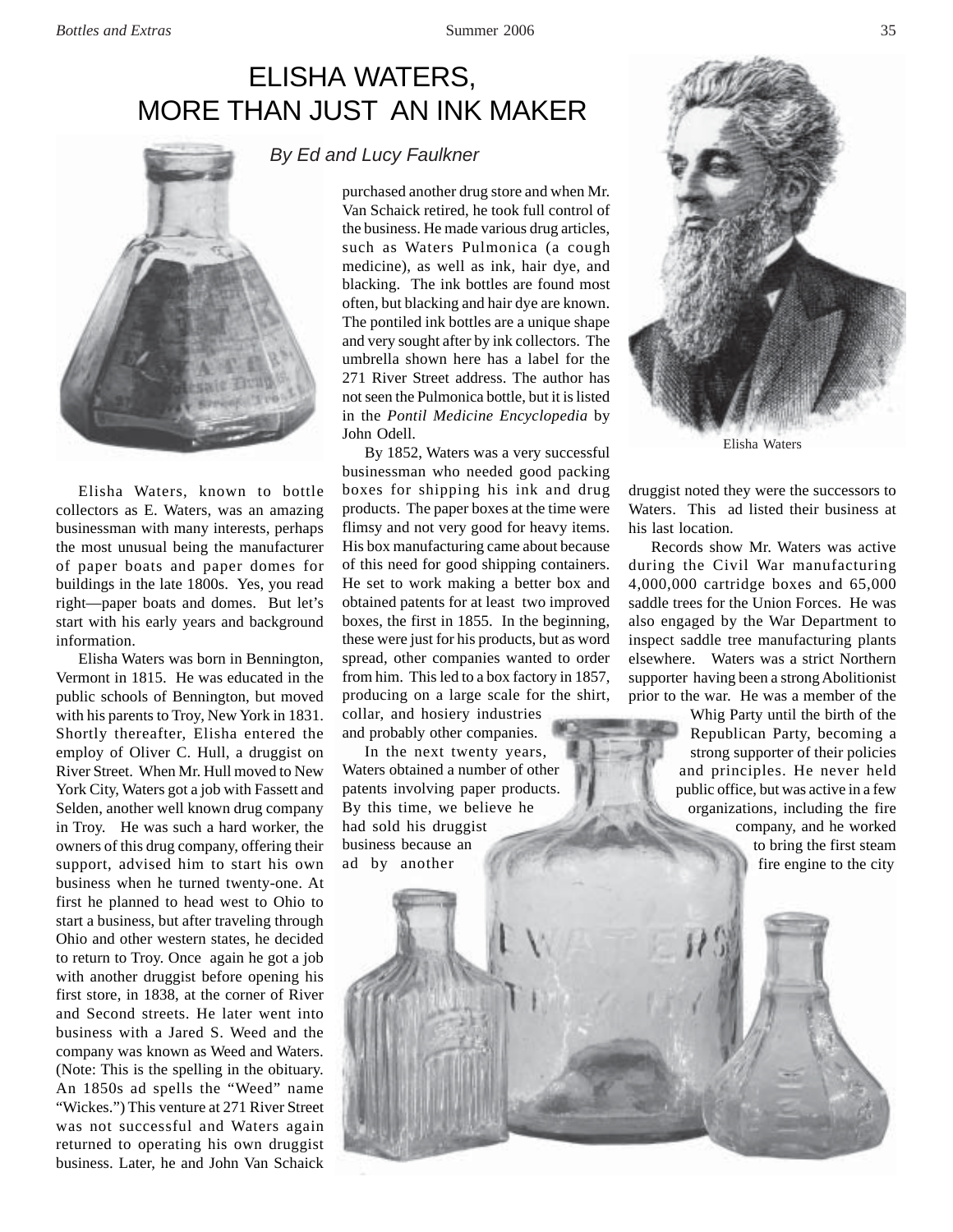



George Waters, Elisha's son, originator and inventor of the paper boats. Factory of Waters and Sons.

of Troy. He was also interested in scientific progress and particularly in the field of aeronautics, having taken a balloon ride from Troy to Pittsfield, Massachusetts. Although continuing to manufacture paper boxes, his creative mind helped him make many innovations in the process and methods of paper manufacturing. One of these inventions was a paper can for oil and other liquids in 1877 for which he obtained a patent.

Searching for new product lines, he worked with his son George A. Waters, who invented the paper racing shell which attained world wide fame. They obtained a patent for the construction of a paper boat in 1868. This first boat was dubbed "The Experiment." Elisha had much practical knowledge in the manipulation of paper that helped make George's boat a success. These waterproof paper boats were lighter and faster and won many races. Waters was selling so many that he had to build a factory to manufacture just these boats. The firm was first called Waters and Balch, later just Waters and Sons. These boats were popular because in the last quarter of the  $19<sup>th</sup>$  century rowing competitions were a big sport. Waters' catalog proudly said a total of 14 races were won by his paper boats in 1868 and 26 in 1869. By the 1870s and 80s, many were competing for prizes of several thousand dollars, a big prize in the 1880s. It was scandals resulting from gambling that caused the demise of paper boat racing.

The Waters product line grew to include rowing shells ranging from a 28-foot by 9.5-inch single shell to an 8-oared shell 60- feet by 24-inches. A typical 31-foot shell weighed only 22 pounds, compared to about 40 for a similar wood hull. These boats used thick manila paper made waterproof for the hull and deck. An 1878 catalog offered 44 different crafts for sale. His listing in the Troy City Directory was now as a boat, not box, manufacturer.

While boat building was the main interest of George Waters, Elisha was always looking for new things to do with paper. In 1878, they built a paper observatory dome at Rensselaer Polytechnic Institute in Troy. The construction was almost identical to the paper boat construction. They first built a framework which they bolted together and the joints were weatherproofed with cotton cloth saturated with white lead. This dome lasted for twenty years. It was removed when the building

was converted to other uses, not because of decay. (A patent for paper domes was obtained in 1881.) Several other domes were built, including one for the U.S. Military Academy at West Point (pictured). It contained over 2,000 pounds of paper and was 30 feet in diameter. This dome fell into disrepair and was dismantled in 1958/59.

According to a publication in Paper World of 1881:

 "It weighs only 1/10 th as much as a copper dome of equal size. It is expected that the paper will act as a nonconductor of heat and electricity, will maintain a uniform temperature within the building, and will prevent any electrical disturbance from destroying the accuracy of the instruments."

In 1901, a fire destroyed the boat and dome factory and the business never reopened. It was stated at the time, the fire caused \$20,000 damage, and they had only \$ 5,000 insurance. This plus



The Lusk Observatory. This photo, taken in the 1880s, shows the paper dome and the transit shutters.